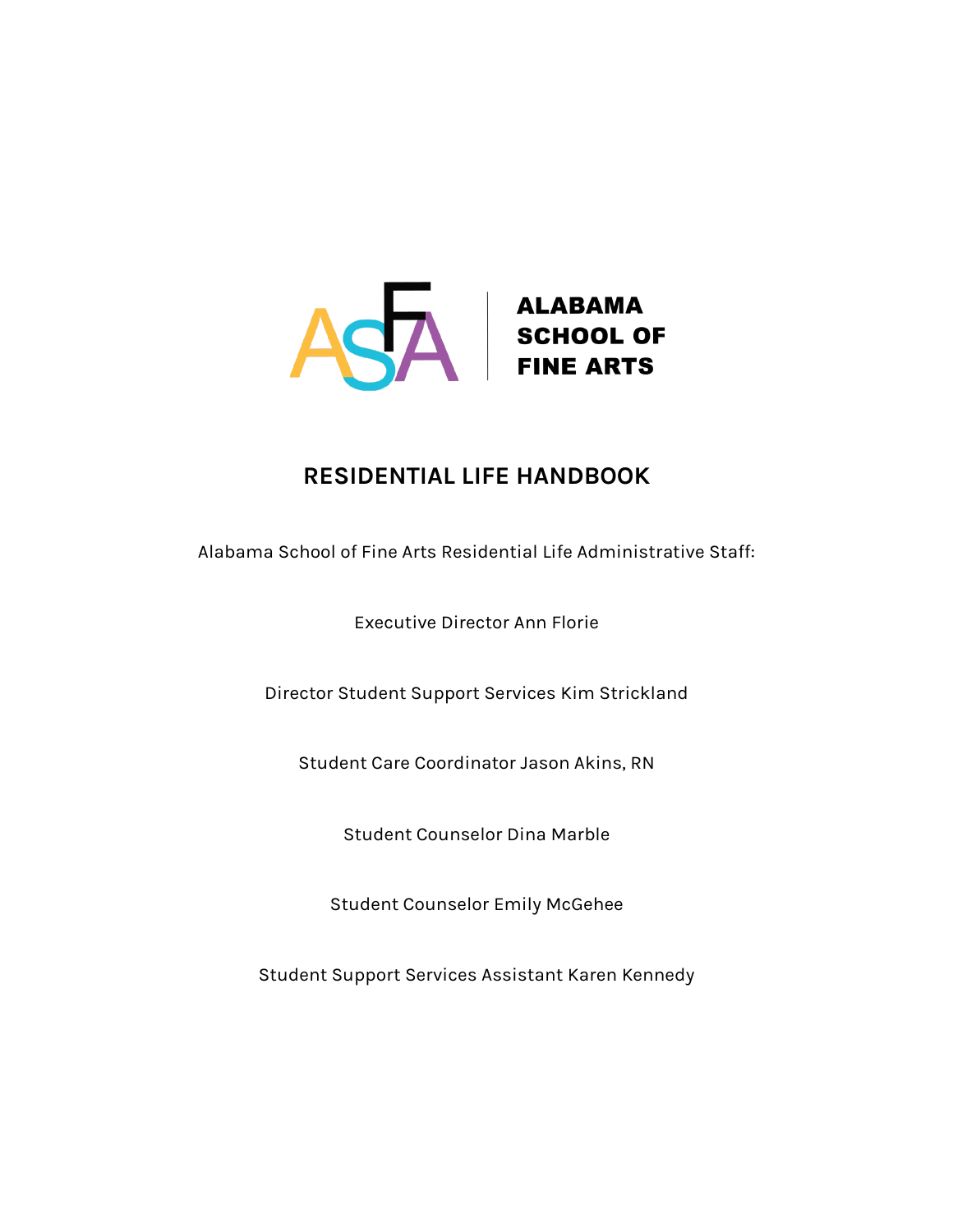# **ALABAMA SCHOOL OF FINE ARTS**

This Residential Life Handbook is a supplement to the Student Handbook. It contains information applicable to resident students who will be responsible for both handbooks. Students with questions about any rule, regulation, policy or procedure should confer with the Student Care Coordinator or the Director of Student Support Services for clarification.

Parental permission may not supersede ASFA's rules and regulations.

Except for extraordinary circumstances that make commuting impossible, ASFA does not provide residential services for students whose home address is within twenty-five miles of Birmingham.

To help ensure effective services and a manageable dormitory environment, students shall be eligible for ASFA dormitory residence only if at the **beginning of the school year** they are no younger than 11 years old and no older than 18 years old

Dorm residence is a privilege granted by ASFA. In the interests of student and staff welfare, ASFA may deny residential privilege to applicants and remove residential privilege from residents. ASFA reserves the right to deny this or any other privileges at any time it deems necessary.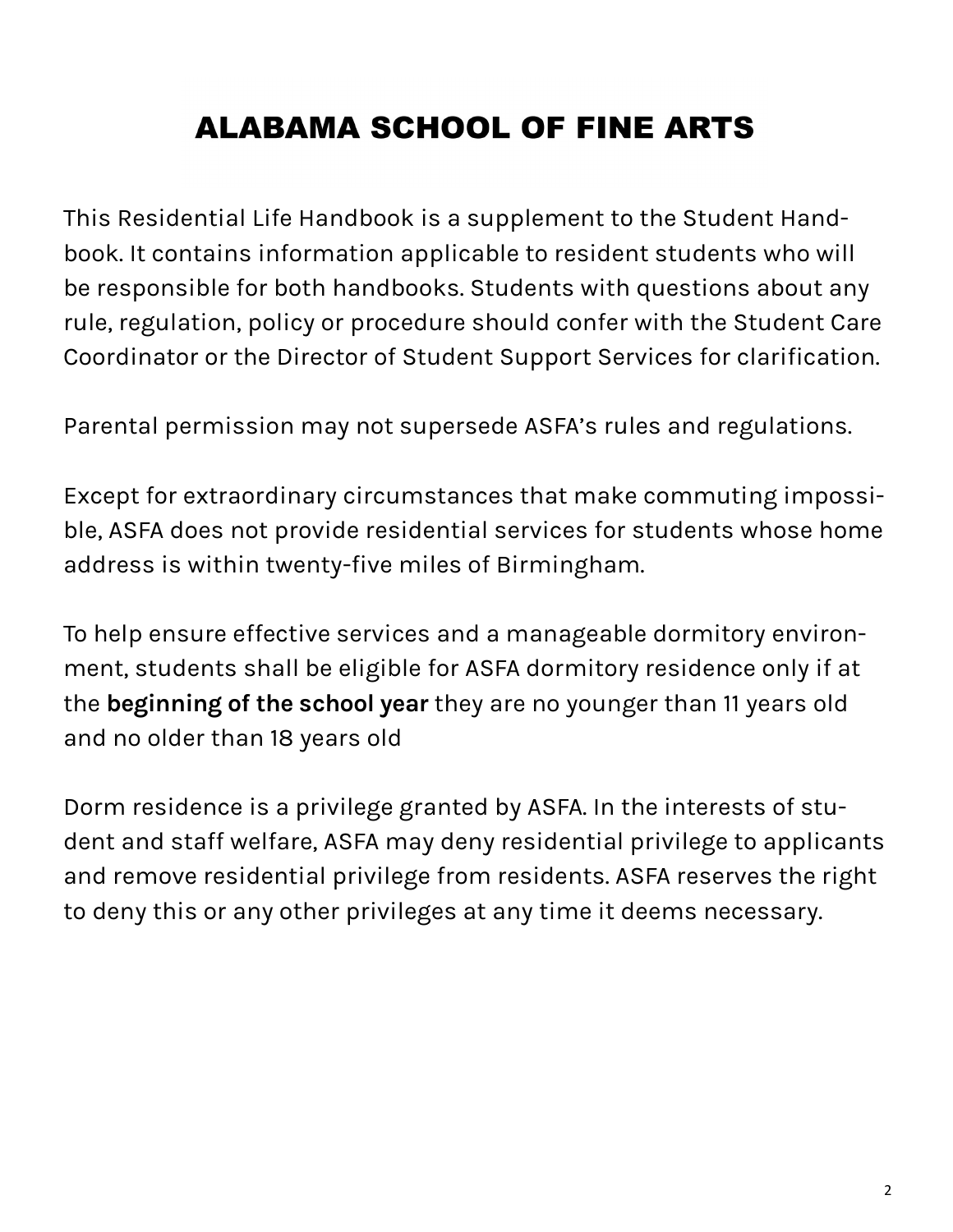# Table of Contents

| Cleanlinesspage 9                                     |  |
|-------------------------------------------------------|--|
| Contact Informationpage 5                             |  |
| Curfew/Roll Callpage 6                                |  |
| Guestspage 10                                         |  |
| Holiday Breakspage 8                                  |  |
| Hours-Dorm and Schoolpage 5                           |  |
| Illness & Medicationpages 7 & 8                       |  |
| Keyspage 9                                            |  |
| Leaving Campuspage 5                                  |  |
| Meetingspage 10                                       |  |
| Off-limit areaspage 8                                 |  |
| Quiet Hours/Study Hallpage 7                          |  |
| Special Situations & Permission to Leave Campuspage 6 |  |
| Workpage 9                                            |  |
|                                                       |  |
| General conductpage 11                                |  |
| Drugs/Alcohol/Smokingpage 11                          |  |
| Tardiespage 11                                        |  |
|                                                       |  |
| Alarmspage 12                                         |  |
| Balconypage 12                                        |  |
| Drill-Weather/Fire page 13                            |  |
| Fire Hazards/Sprinklerspage 13                        |  |
| Lockdownpage 12                                       |  |
| Searches/Room Entry/Inspectionpages 13 & 14           |  |
| Speaker/Public Address Systempage 14                  |  |
| Transportationpage 14                                 |  |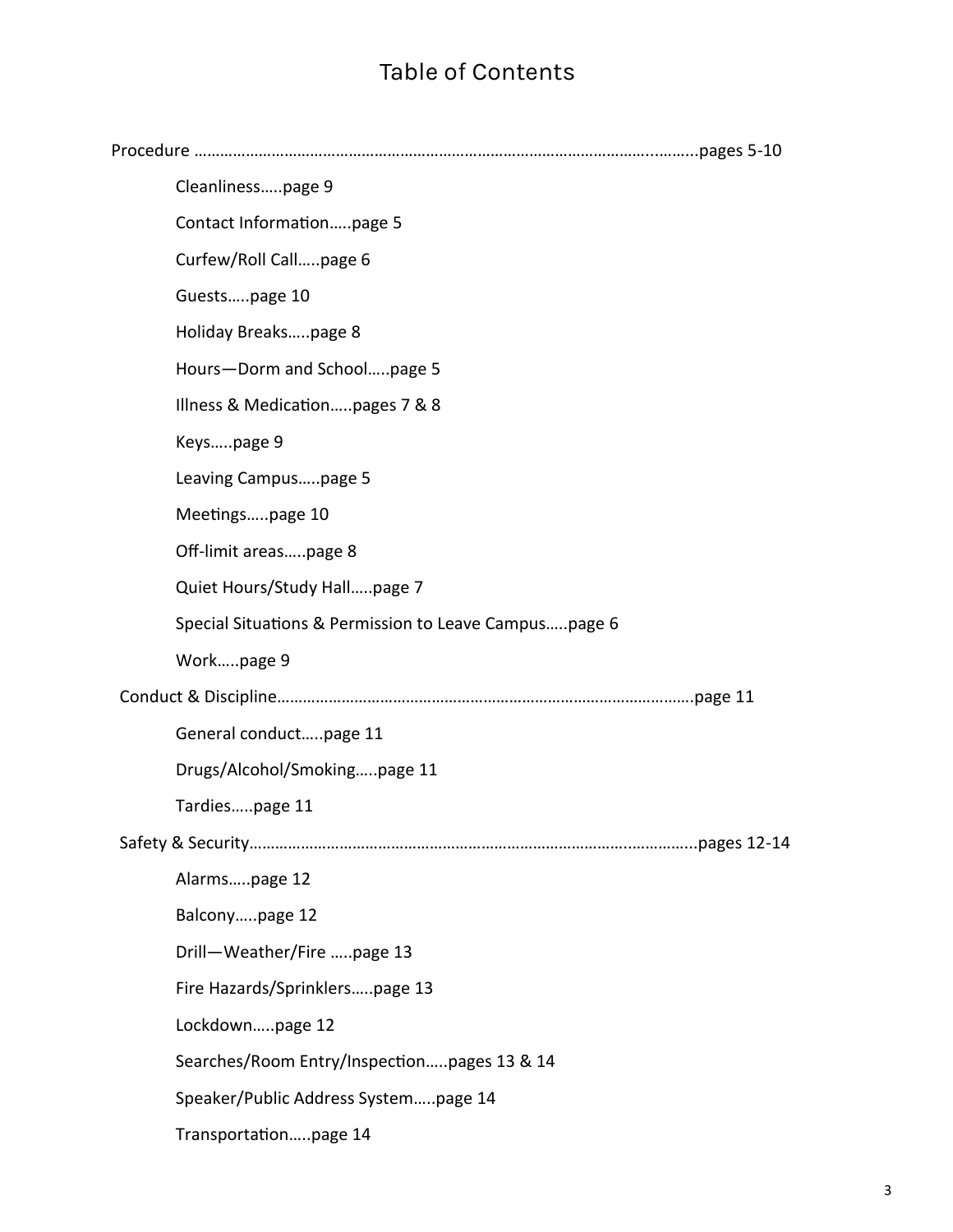# Table of Contents, continued

| Attirepage 16                     |
|-----------------------------------|
| Bathroomspage 15                  |
| Carspage 17                       |
| Damagespage 17                    |
| Furnishingspage 15                |
| Garbagepage 15                    |
| Laundrypage 16                    |
| Maintenancepage 16                |
| Meals & Cookingpage 15            |
| Parkingpage 17                    |
| Petspage 17                       |
| Pictures/Wall Hangingspage 16     |
| Private Roomspage 16              |
| Room Changespage 16               |
| Temperature Sensorspage 16        |
| Van Runs/Shopping Suppliespage 17 |
| Year Endpage 17                   |
|                                   |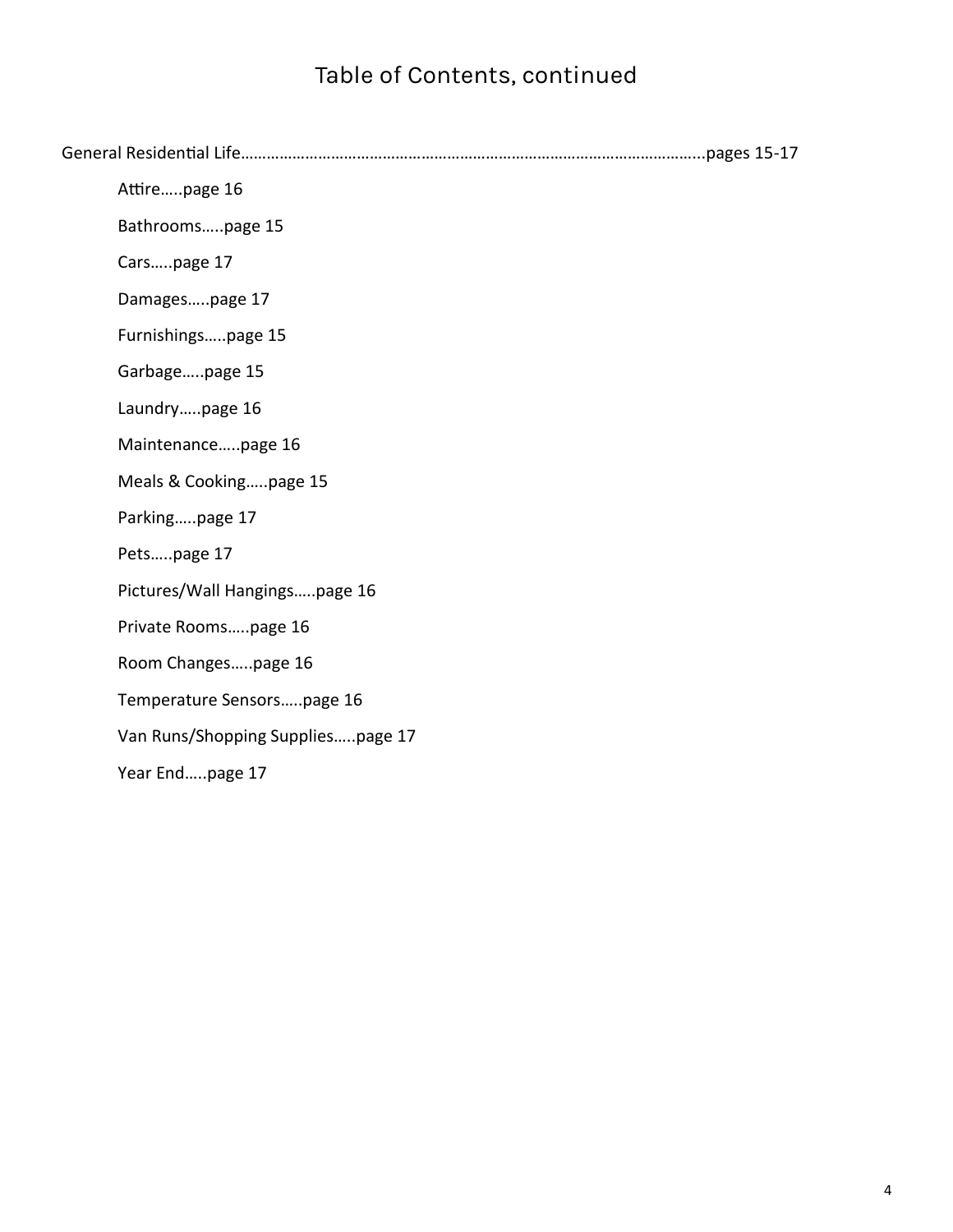# Procedure

# **School Personnel Contact Information:**

School Office: 205.252.9241 from 8:00 a.m.–4:00 p.m. Monday-Friday

Resident Assistant on duty : 205.747.9234

Student Care Coordinator: Jason Akins, [jakins@asfa.k12.al.us](mailto:jakins@asfa.k12.al.us)

Director of Student Support Services: Kim Strickland, [kstrickland@asfa.k12.al.us](mailto:kstrickland@asfa.k12.al.us)

# **School Day**

A typical school day runs from 7:55 a.m. – 4:40 p.m. Refer to communication from the Director of Instruction & Curriculum for grade and department specific schedules and for modifications due to special events and calendar changes.

Students should be out of the dormitory by 7:50 a.m.. They may not return to the dormitory until their school day is complete.

# **Leaving Campus**

All students are required to sign out when they leave the building for any reason, even if accompanied by parents. An authorized Residential Life staff member must be present to oversee the checkout if it is after school hours or on weekends. Students will only be allowed to leave according to the guidelines indicated by their parents and ASFA's rules and regulations.

Curfew for ASFA dorm residents is 15 minutes before the city-wide curfew and there are no exceptions.

Residents must have written permission from a parent/guardian to leave campus with anyone who is not on their approved sign-out list.

Day Leave: Students must sign out with the staff member on duty

Overnight Leave: Students must sign the overnight log providing all information requested.

Students going home for the weekend or overnight should sign out in the Weekend/Overnight Log and must be back by 8:00 p.m. the evening before classes resume. Please notify the Residential Life Staff 205.747.9234 before 8:00 p.m. of any change of plans.

Failure to comply with sign out procedures will be reported to the Director of Student Support Services and could result in disciplinary action.

7th and 8th grade students are not allowed to leave the campus unless accompanied by an ASFA staff member, parent, or other authorized adult as specified in writing by the parent.

A 9th - 12th grade student can only leave campus in a group of three. NO STUDENT IS ALLOWED TO LEAVE THE CAMPUS ALONE, unless he/she has his/her own car and written parental permission to do so.

Note: Remember that students must **always** sign out before leaving campus.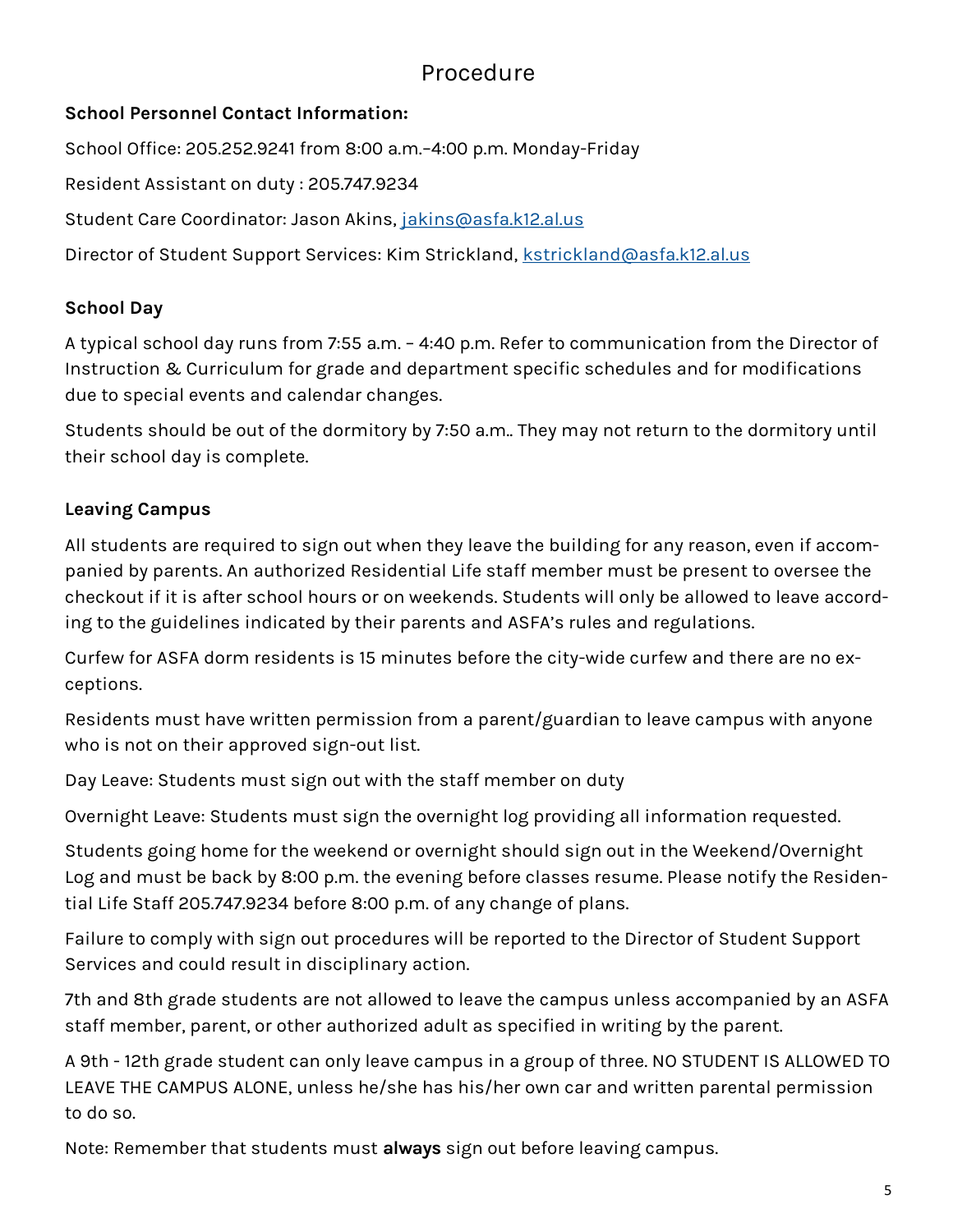# **Curfew/Roll Call**

In compliance with the City of Birmingham's curfew ordinance effective October 1, 2008, curfew hours are as follows:

Sunday-Thursday: Residents must be in the dorm by 9:00 p.m. and present for 10:00 p.m. roll call.

Friday-Saturday: Residents must be in the dorm by 10:45 p.m. and present for 11:00 p.m. roll call.

Residents not signed out for overnight must be present on the dorm floor for roll call. It is policy to phone the parents of any student unaccounted for at roll call. At curfew, the elevators are turned off, and the building is locked and armed until the following morning.

7th and 8th graders should be in their rooms for the night by 10 p.m. Sunday-Thursday; 9th-12th graders by midnight.. Any student found in the lounge, in another student's room or wandering the hall after those times will be referred to the Director of Student Support Services for possible disciplinary action. Special permission may be granted by a Resident Assistant if the student has a valid request (study help, school work, etc.). All residents must sleep in the room assigned to them. Being found spending the night in any other room could result in disciplinary action.

# **Special Permissions**

Any situation in which a resident student asks permission to leave campus under unusual or special circumstances is called a Special Permission. In each instance, a written request from the parent should be directed to the Student Care Coordinator for consideration **at least 24 hours in advance.** You can email special permission requests to [jakins@asfa.k12.al.us.](mailto:jakins@asfa.k12.al.us)

NOTE: The Student Care Coordinator cannot grant permission on the weekend, so please plan ahead.

#### *Written parental consent must be given for the following at least 24 hours in advance:*

-Attending special events that extend past curfew (only permitted if a parent or a guardian is in attendance.)

-Leaving campus with someone not listed on the student's sign-out sheet.

-Riding in a car with another driver not listed on the Authorized Driver's Form.

-Spending a school night off campus, even with the parent.

-Leaving the building after 8 p.m. on a school night and after 10 p.m. on a weekend night.

-Any other instance not already listed on the permission form in the student's file.

Parents should include all telephone numbers of those involved within the signed request.

\*\*Parental permission may not supersede ASFA's rules and regulations. \*\*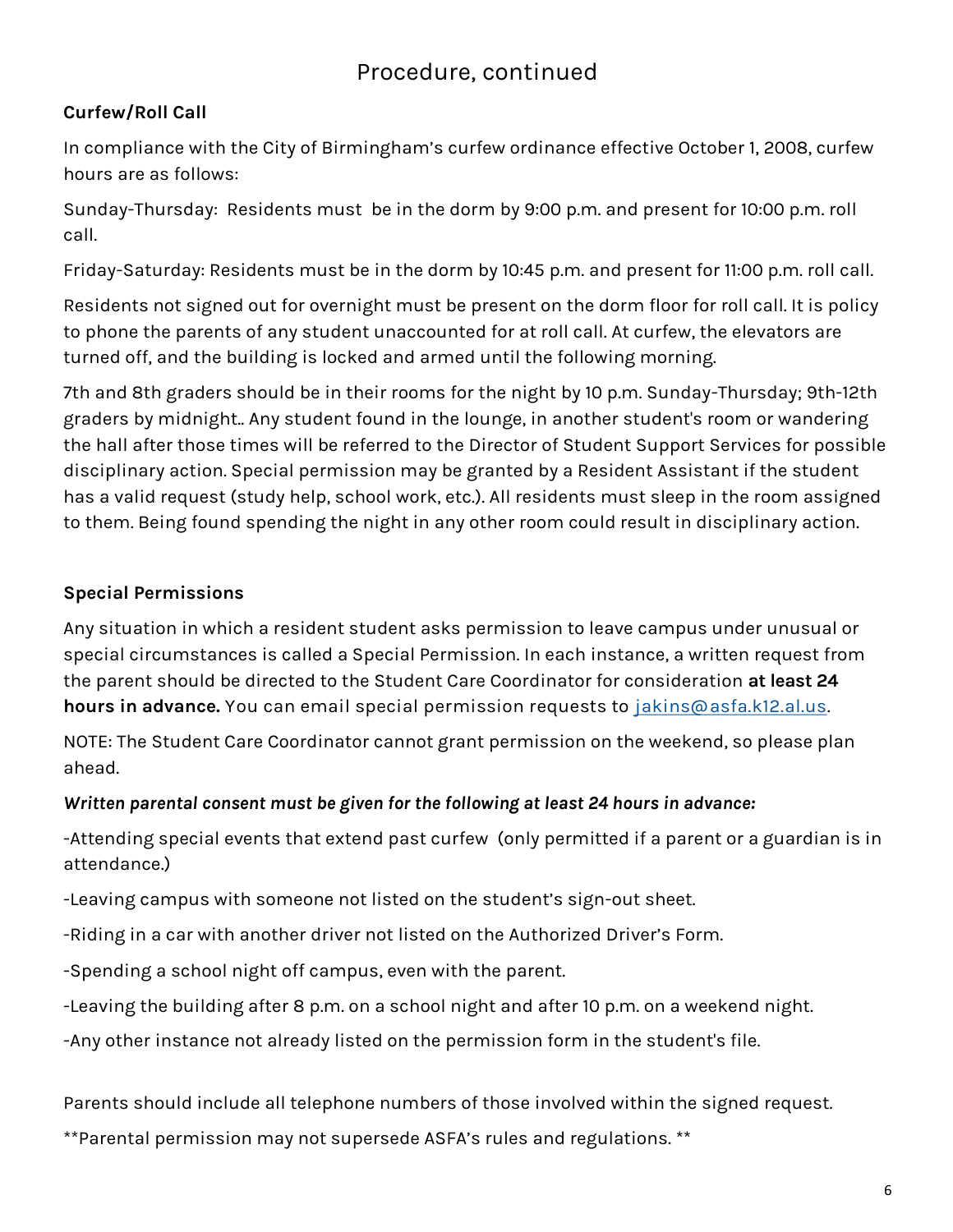**Quiet hours** are from 8:00 p.m.- 8:00 a.m.

All persons who are present in the residence hall between the hours of 8:00 p.m. and 8:00 a.m. will observe quiet hours. During this period, students and visitors are expected to be quiet and respect the rights of those students who wish to study or sleep. Please take special care to be quiet in the dorm halls, where noise echo is a problem. Noise also carries room to room within the suites, so please adjust your voice accordingly. Twenty-four-hour quiet time is in effect during finals.

# **Study Hall**

All 7th and 8th grade students and those students on academic or specialty/academic probation combined are required to attend a supervised study hall held Monday-Thursday evenings, 6:00 p.m.- 8:00 p.m. in the Library.

### **Illness**

Residential students must sign the sick board in the morning when they are not feeling well. The Student Care Coordinator will evaluate students who are ill and determine the proper course of action. If a student is sick for two consecutive days, parents are asked to make arrangements for the student to go to the doctor. Morning rounds of the third floor are made Monday through Friday to locate any other sick students. Lunch will be taken to students who are too ill to get out of bed. If a student becomes ill during the school day, he/she must check out through the Student Care Coordinator. Parents will be notified when a student is taken to the doctor or to the emergency room.

In the event of hospitalization, parents are required to meet the attending ASFA staff person at the hospital and assume full responsibility for their child's care.

Non-emergency doctor and dental appointments are to be scheduled and kept by the parent.

Any time students miss any class they will be restricted to the building for that day. If students have an unexcused absence from any class, they will be restricted to the building for three days. Students who become ill while at home should not return to the dorm until they are well enough to attend classes.

Parents of residential students who require in-patient treatment for drugs/alcohol, depression, or any illness associated with at-risk behavior, must, upon release, provide the school with a letter from the attending physician or facility case worker stating the student does not pose a risk to self or others. The parents and student will meet with the student's counselor, the Student Care Coordinator and the Director of Student Support Services to evaluate the situation before the student can be reinstated in the dormitory.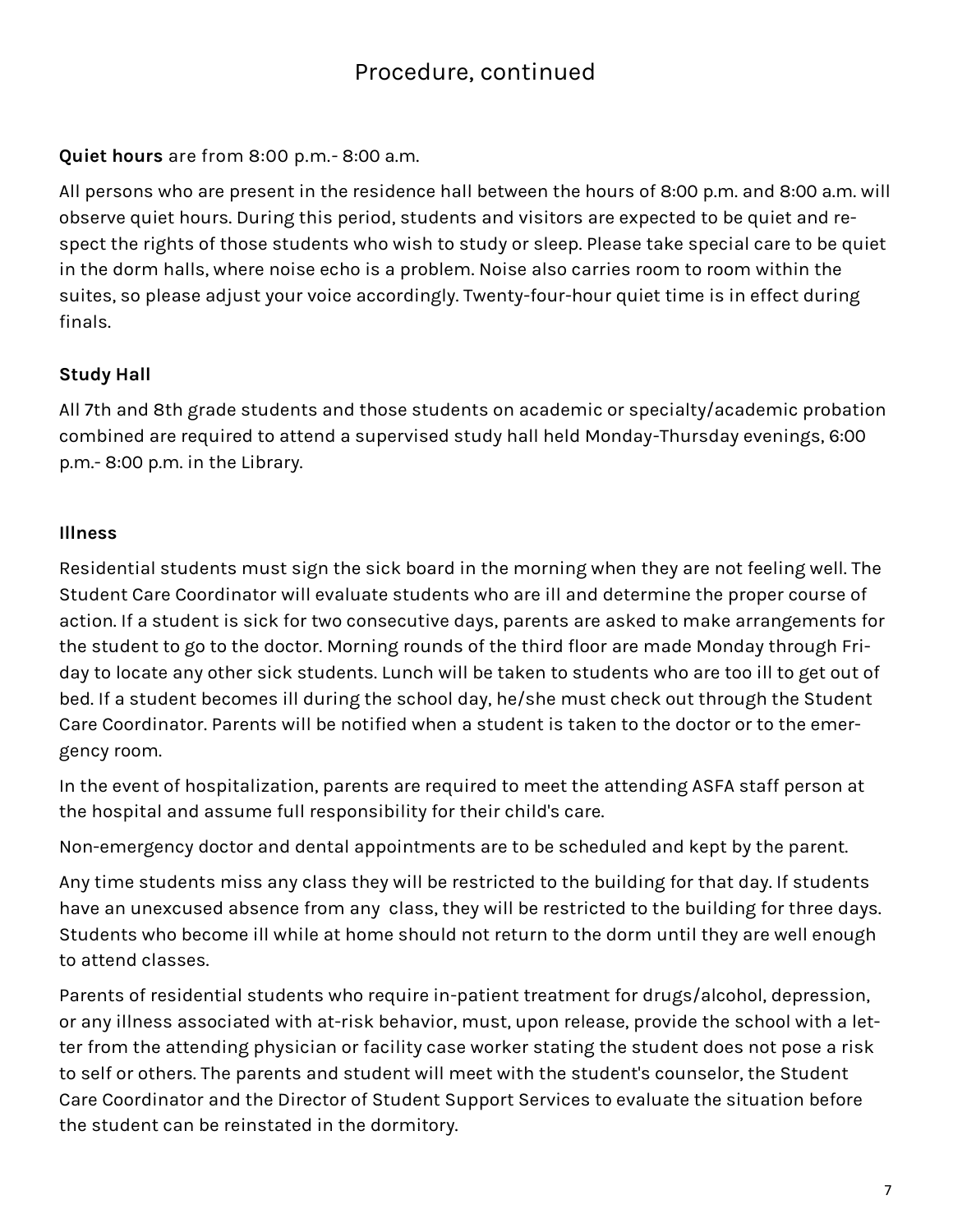### **Prescription Medication**

As a matter of safety, prescription medications must be registered, kept and dispensed by authorized staff. School personnel will not administer prescription medication to a student unless the student's physician authorizes school personnel to do so, and the parents or guardians have signed the Indemnity Agreement. Whether over- the-counter or prescription, all medications must be checked in with Medication Authorization Form to the Student Care Coordinator. The parent is responsible for getting the medication to the school. All medication must be in a proper container with a label from the pharmacy stating the following:

Student's name Name of Medication Method of administration Time of administration Prescription number Name of pharmacy Dosage

#### **Off-Limit Areas**

The following areas are off limits to ASFA resident students after school hours. Unauthorized entry will warrant disciplinary action:

-Faculty lounge, main office, copier room, visual arts gallery, performance spaces, and visual arts studios.

-Any classroom or faculty/staff office when that faculty/staff member is not present.

-Any campus room or space when it is not open for approved and supervised activities.

-Second floor after 8 p.m.

Designated off-campus areas may be declared off-limits by written notification to students during the school year. A resident found to be visiting an off-limits area will be disciplined and could be evicted from the dorm.

#### **Holiday Breaks**

When there is a holiday, the building closes one hour after school is out. Students may return between 3:00 p.m. and curfew the day the dorm reopens. Please note these times and make arrangements that will allow for you to comply with them. We thank you in advance for your cooperation. The dormitory will remain open for three-day weekends except for Labor Day.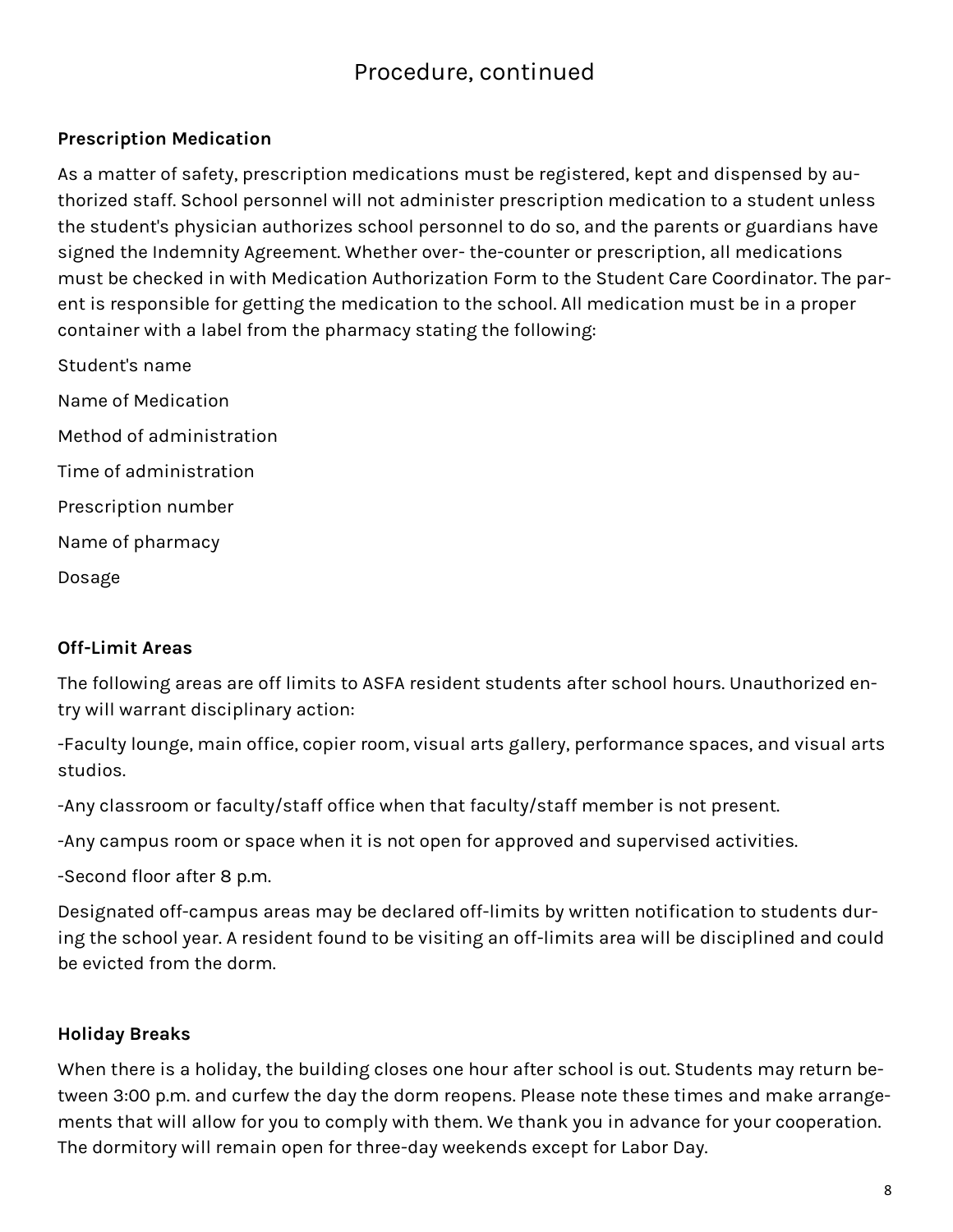#### **Cleanliness**

To assure that sanitation and safety standards are being maintained, the residence hall staff will conduct weekly room inspections on Thursdays at 9:00 p.m. Should a student fail the room inspection, a Resident Assistant (R.A.) will supervise efforts to clean the room during an appointed time. Repeated failures will be referred to the Director of Student Support Services. Students are also responsible for the cleanliness of the common areas: halls, study room, lounges, bathrooms, and the cafeteria after hours. Specific groups of residents will be assigned a rotating schedule for the cleaning of the third-floor common areas. Residents are held responsible for the general condition of the room assigned to them.

Rooms must be left clean and in good shape upon termination of occupancy.

#### **Keys**

Students will be issued a room key after all fees are paid and required forms are submitted. It is the resident's responsibility to return keys to the Student Care Coordinator when room is vacated. If a key is lost or stolen, report it to the R.A.. or Student Care Coordinator immediately. The charge for a replacement key is \$25.00. This charge is not refundable even if the original key is found. Duplication of room keys or possession of unauthorized keys is forbidden. Additional locks may not be added. Residents who repeatedly ask to be let into their own room will be referred to the Student Advisor. Students should always carry their own key and lock their door.

# **Work (After School Employment)**

Students must have approval of parent or guardian to work off campus. Students with permission to work off campus must submit the name of their employer, supervisor(s), address, phone number, work schedule, and work permit to the Student Care Coordinator in writing. Students must give a 24-hour notification of changes in their work schedule to the SCC. Students are responsible for transportation to and from the work place. Students who work must report to curfew on time. Eligibility To Work Forms are available from Student Support Services.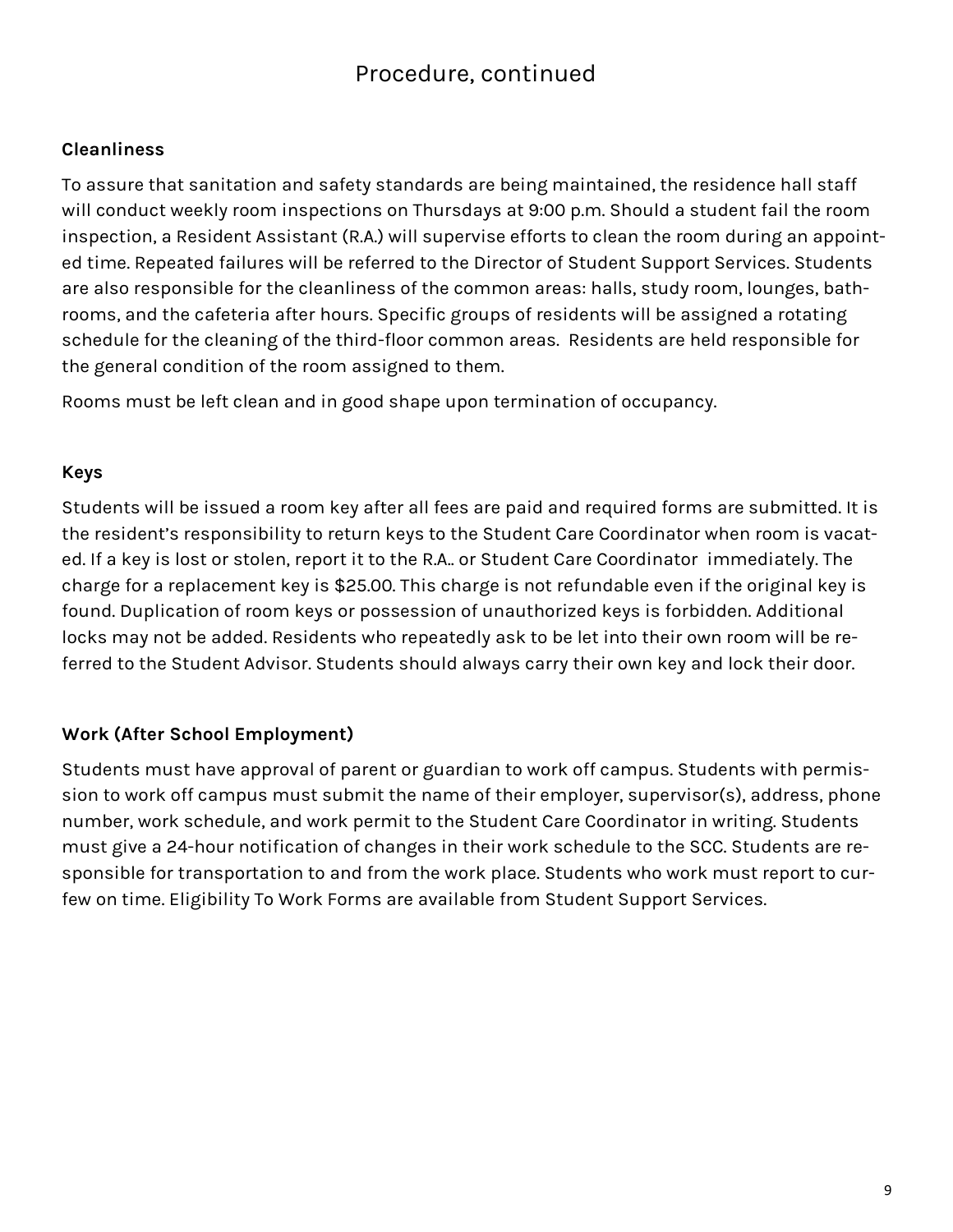#### **Guests**

Anyone (including family) who is not a current resident student is considered to be a guest.

All guests (including parents and family) must be properly signed in through the dorm desk.

All guests are the responsibility of their resident host and must be accompanied by their host at all times (except during move-in/move-out). Under no circumstance may a resident allow a guest on the 3rd floor except for family members. Non-family guests are only allowed in the cafeteria. Residents must have written permission from a parent/guardian to have a guest on campus that is not a family member or an ASFA commuter student. Residents may have no more than two guests at the following times: Monday-Thursday between 4:30 p.m.—8:00 p.m.

Friday between 4:30 p.m.—10:30 p.m.

Saturday between 12:00 p.m.—10:30 p.m.

Sunday between 12:00 p.m.—8:00 p.m.

When hosting a guest, please show courtesy and respect toward roommates, suitemates, and other hall residents and the facilities. It is helpful to give advance notice when a guest is expected. This is especially important when the guest is an opposite-sex family member.

# **Overnight Guests**

Due to ASFA liability insurance conditions and with consideration for the privacy of all residence hall students, residents CANNOT host overnight guests. NOTE: With Approval of the Student Care Coordinator and the Director of Student Support Services, ASFA commuter students can obtain permission to stay in the dorm temporarily. In some cases, a resident student may be asked to host the temporary resident, who will have submitted the appropriate forms and parental acknowledgements to be bound by the same rules and regulations as any full time resident. This practice is based on space availability and when the overnight stay is to the advantage of the school and the student. The Student Care Coordinator may alter any policy concerning guests at any time that such a change is warranted.

# **Information and Meetings**

Residents are responsible for any information covered in an announced building meeting or posted on bulletin boards. Some of the building meetings are mandatory, so please watch for notices. An unexcused absence from a mandatory meeting will be reported to the Director of Student Support Services for possible disciplinary action. Every resident is required to attend one non-mandatory learning program per month.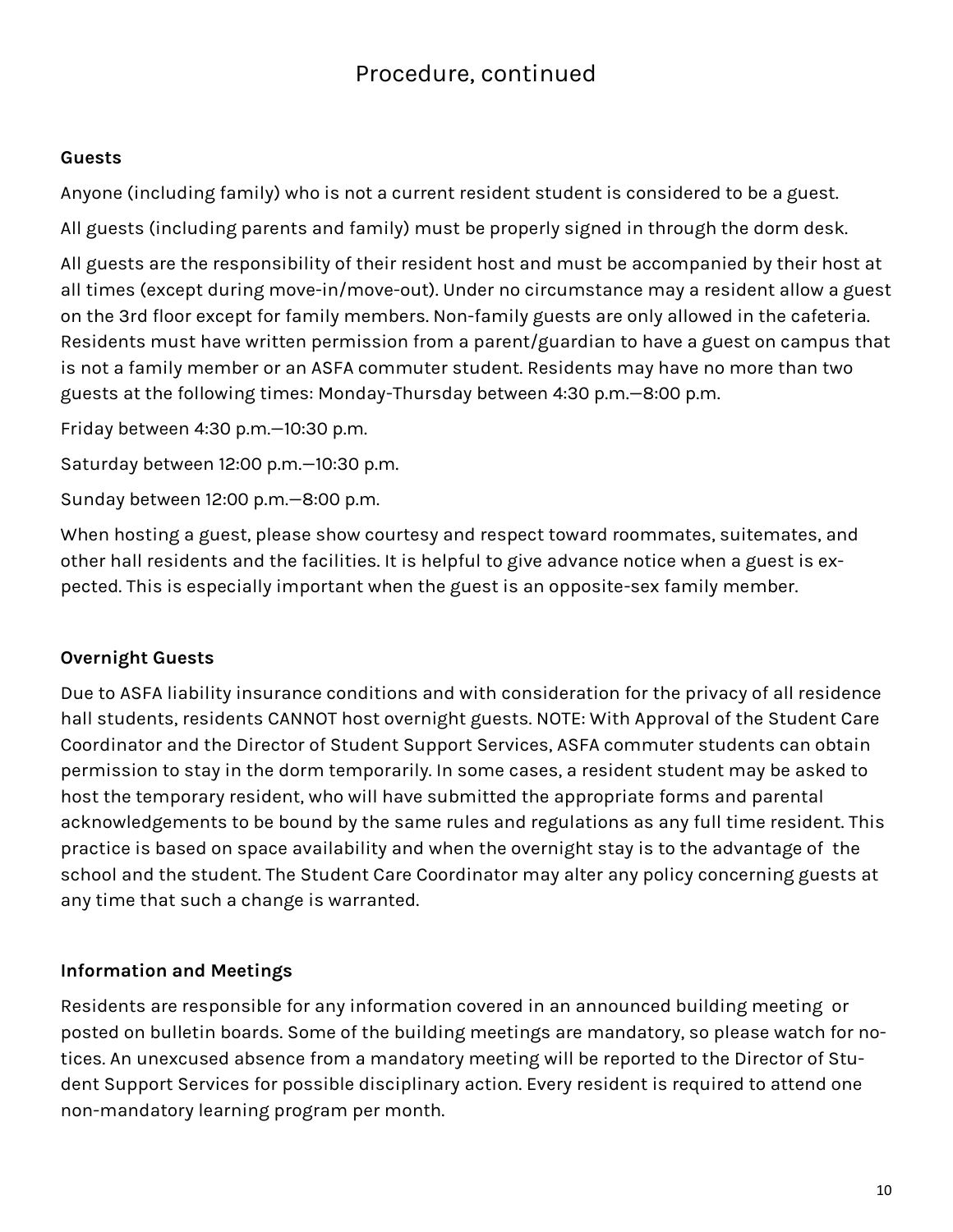# Conduct & Discipline

All students are expected to behave as mature members of the residential community and within the standards of the Student Handbook. Behavior that is disruptive or dangerous will not be tolerated. Behavior that violates provisions of this handbook and/or the Student Handbook may serve as grounds for removal from the dormitory. Should a student threaten physical harm to him/herself or others, ASFA may require psychological evaluation and clearance before the student can return to the dormitory. Should staff become aware of any information that could potentially affect the safety or well-being of a student, confidentiality will be set aside in order to notify the proper staff members or authorities.

Matters of discipline will be referred to the Director of Student Support Services. Residential Life Staff members have the authority to restrict students to the building, if necessary, until the Director of Student Support Services is available.

# **Tardies**

Resident students are expected to be in class on time. Tardiness will be referred to the Director of Student Support Services.

# **Drugs/Alcohol**

At no time will the use or possession of alcohol or illegal drugs be tolerated in the ASFA residence hall. Possession or use of alcohol or illegal drugs in the residence hall will result in eviction from the dormitory. Any drug paraphernalia, including empty alcoholic beverage containers, can be regarded as evidence of possession.

# **Drug Testing Policy**

Enrollment in the Alabama School of Fine Arts as a resident student constitutes an agreement to submit to chemical testing at the school's request. Such requests can be made randomly and/or whenever there is reasonable cause to suspect that the student has used alcohol or drugs. A refusal to cooperate with the testing will be considered an admission of guilt. An admission and/or a positive test result will be grounds for dismissal from the dormitory.

# **Smoking/Vaping/Tobacco**

Smoking/vaping is not allowed in the ASFA building, on the grounds, or on the school block.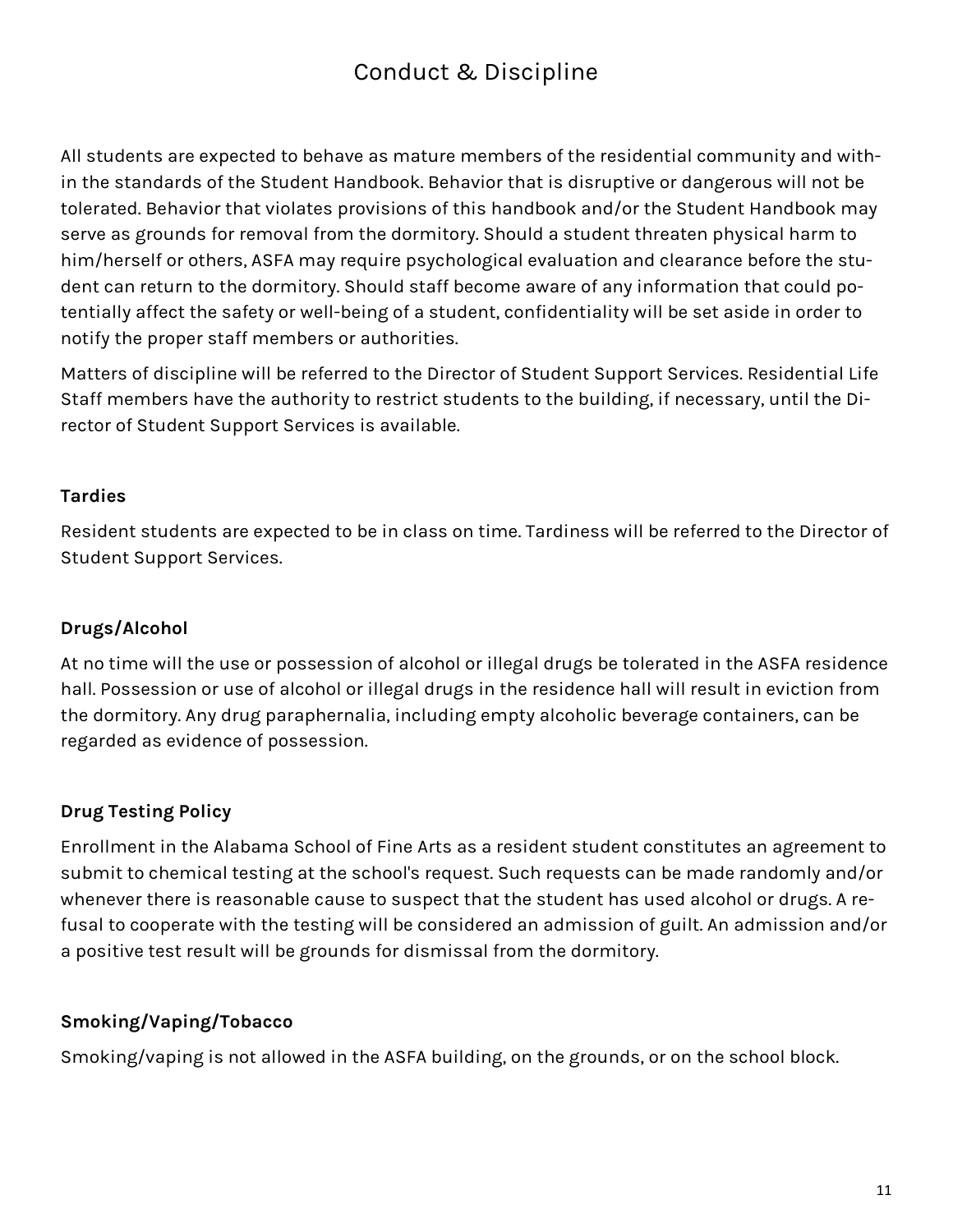# Safety & Security

#### **Alarms**

The building alarms are armed from 10:00 p.m.—6:00 a.m. (Sunday—Thursday) and 12:00 a.m.— 8:00 a.m. (Friday - Saturday). IF A STUDENT MUST LEAVE THE THIRD FLOOR OF THE BUILDING DUR-ING THESE TIMES, HE OR SHE MUST BE ACCOMPANIED BY A STAFF MEMBER. (Note: The entire security system must be turned off before walking on the first floor or exiting the building.)

Alarm communications consist of alarms on all doorways as well as motion detectors throughout the building.. A triggered alarm provokes an immediate response by the alarm company contacting the Student Care Coordinator, administrators, and/or the Birmingham Police Department. There are also alarm horns on individual emergency doors. Students who set off an alarm may be subject to disciplinary action.

### **Security**

The entrance doors are locked at curfew each night. These closing times should be noted and observed. Open entrance doors should be the only ones used to enter and exit the building. Everyone must do his/her part to verify that all visitors are properly identified and registered. Please report any unusual occurrences immediately to the nearest staff person. Opening a locked door for anyone should be reported to the Student Care Coordinator or Director of Student Support Services and will be considered a disciplinary matter.

Residence Hall rooms must be locked unless a student is present in the room. Please note that Residential Life does not condone leaving your door open or unlocked for any reason. Locking your door adds to student safety and security of person and property. Do not enter another student's room without an invitation. Respect the privacy of others. Only borrow personal items with permission from the owner.

#### **Security Guards**

Students should refrain from distracting security guards. While on duty, guards may be available to walk students to their cars at night. See the desk clerk to ask for assistance.

#### **Balcony Doors**

All balcony doors will remain locked at all times.

#### **Lockdown**

Upon notification, all residents are to lock their doors, turn out the lights, and sit in the outside corner just beyond the closet/entry area.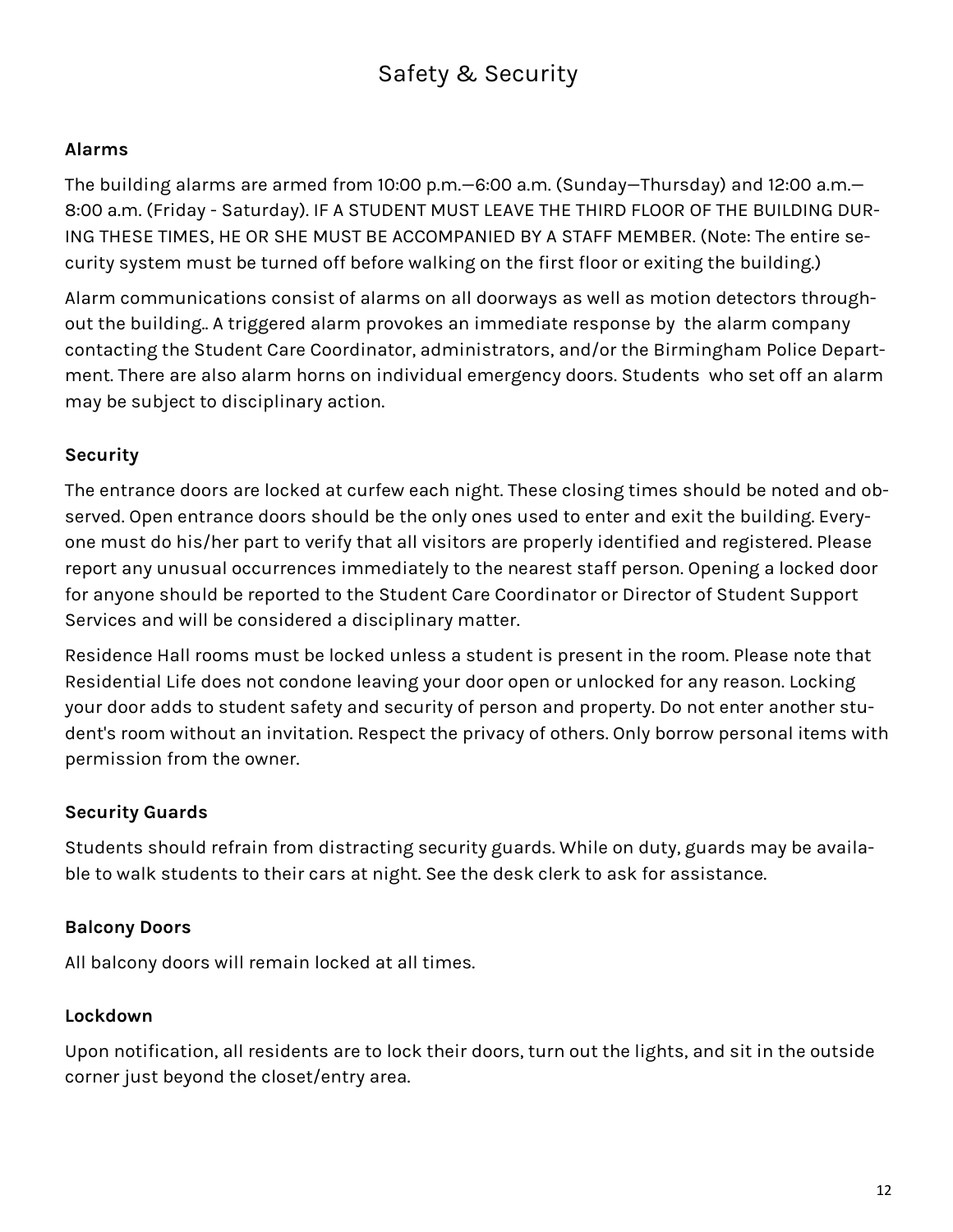# Safety & Security, continued

### **Fire/Severe Weather Drills**

For the safety of all dorm residents, unannounced fire/severe weather drills will be conducted at various times. Upon hearing the designated fire/tornado alarm, students must calmly follow the evacuation route posted on each door and wait as a group at the predetermined gathering location for roll to be called. Students failing to exit in a safe, timely manner will be referred to the Director of Student Support Services for possible disciplinary action.

### **Fire Hazards**

Candles, incense, oil burning lamps, halogen lamps, or other flammable materials are not permitted in the residence halls.

In accordance with the Fire Inspector's instructions, students are not allowed to affix or hang decorations from the fire sprinkler system, vents, ceiling, light fixtures or door frames. Students may not hang electrical units or wires from the ceiling. Students must not obstruct access to the dorm room at any time. Fire safety rules will be strictly enforced.

Open heating elements and open flames (including hot plates, electric skillets, deep fryers, etc.) are not allowed in the residence hall.

# **Fire Sprinkler System**

The entire building is serviced by a fire sprinkler system. This system is preset by fire department regulation. Tampering with the system is a criminal offense. Anyone who breaks the seal on the sprinkler system or the valve locks on the fire hose system will not only be charged with the cost of any and all repairs and damages done, but will also be subject to legal prosecution and eviction from the Residence Hall.

# **Room Entry and Inspection**

Authorized agents and personnel of ASFA have the right to enter residents' rooms in order to provide maintenance and repair services, to inspect for health and safety conditions, and to investigate alleged violations of ASFA regulations. Periodic room and hall inspections will be conducted to ensure that student rooms and halls meet the health, safety and cleanliness standards established by the school and health and fire safety authorities. Closet areas and refrigerators may be opened for visual inspection.

#### **Helmets**

Students must always wear helmets while riding/using bicycles, skateboards, and roller blades.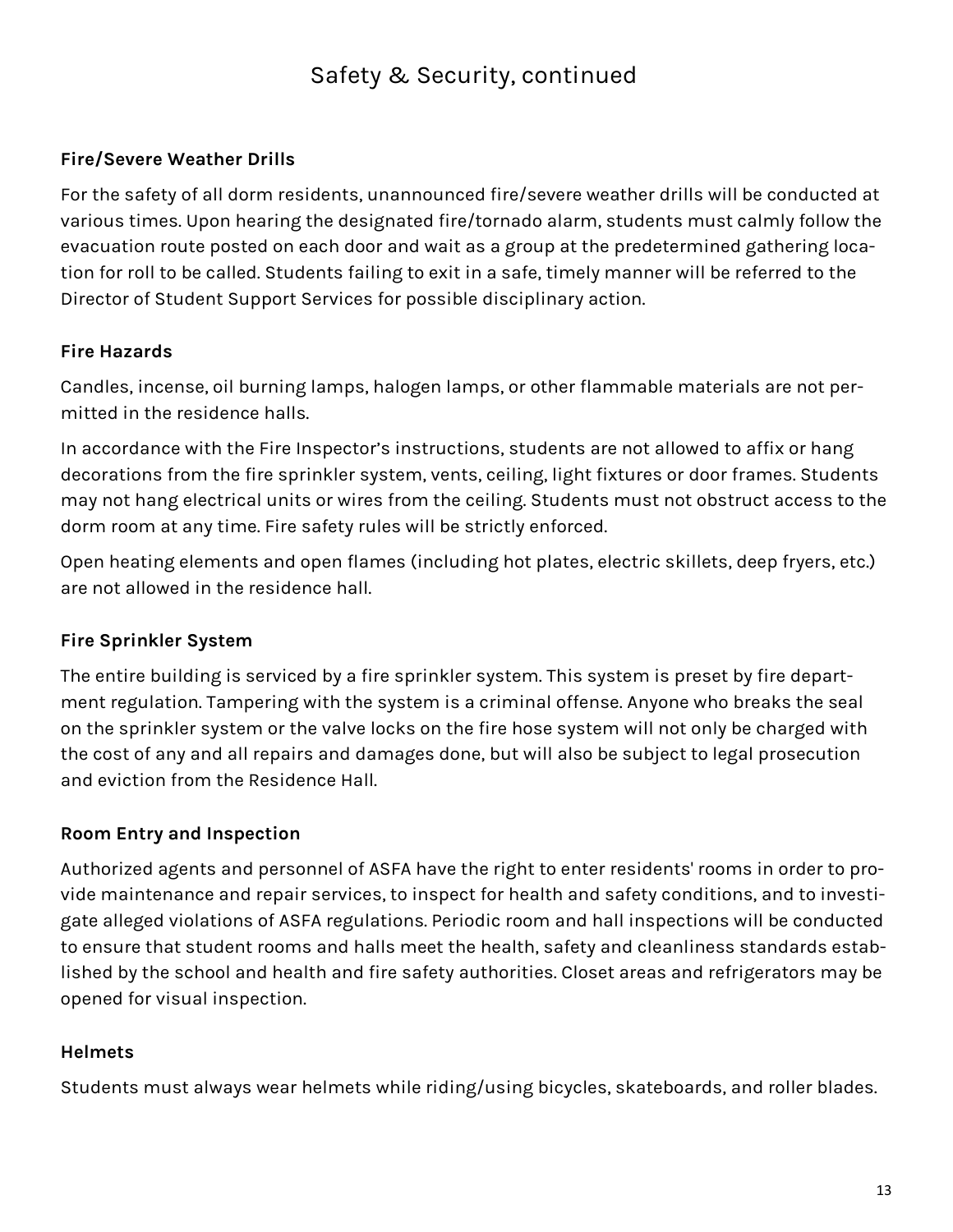# Safety & Security, continued

### **Public Address System/Speakers**

There is a public address system in each room. No one can hear what is being said in any individual room unless the switch is toggled to the neutral position.

This is how the system works: There are three positions for the toggle switch: When the switch is in "PRIV" (private), mode no one can hear what is going on in the room. A call from the desk can go to the room, but until the switch is activated, there is no return communication. To respond, move the switch to the neutral position, and there will be voice communication with the desk. In the neutral position, the desk can hear what is being said in the room if the student has made the connection to the desk with the room number.

If students wish to call the desk from a room, press the switch to "CALL." The room number will register at the desk with a beep and the desk clerk will answer your call.

The intercom system will not work room-to-room. All intercom communication goes through the desk clerk.

Altering, damaging or destroying communication equipment will result in charging the person (s) responsible for the room the full cost of repair and replacement.

# **Searches**

The School can search school property, such as lockers, desks, and digital media files at will. Additionally, if school officials have reasonable grounds to believe that a student may be in possession of drugs, alcohol, tobacco, stolen property, weapons, or any other contraband, the school can search the student's dormitory room and the personal belongings therein.

Except in an emergency, such searches will be conducted as discreetly as is practical, with as little invasiveness as is reasonable. If a resident's room is searched, all occupants will be allowed to witness the search when possible.

# **Transportation**

Students will not be permitted to travel in motor vehicles with anyone other than family members, drivers contracted by ASFA, or other persons designated by the parents or guardians of the student. By enrolling students in the school, parents extend permission for them to travel in school vehicles, or when needed in emergency situations, in private vehicles of faculty, staff, or other adults who participate in school programs. A separate permission form will be signed and filed for convenient access.

Travel by any powered vehicle lacking a protective environment is prohibited.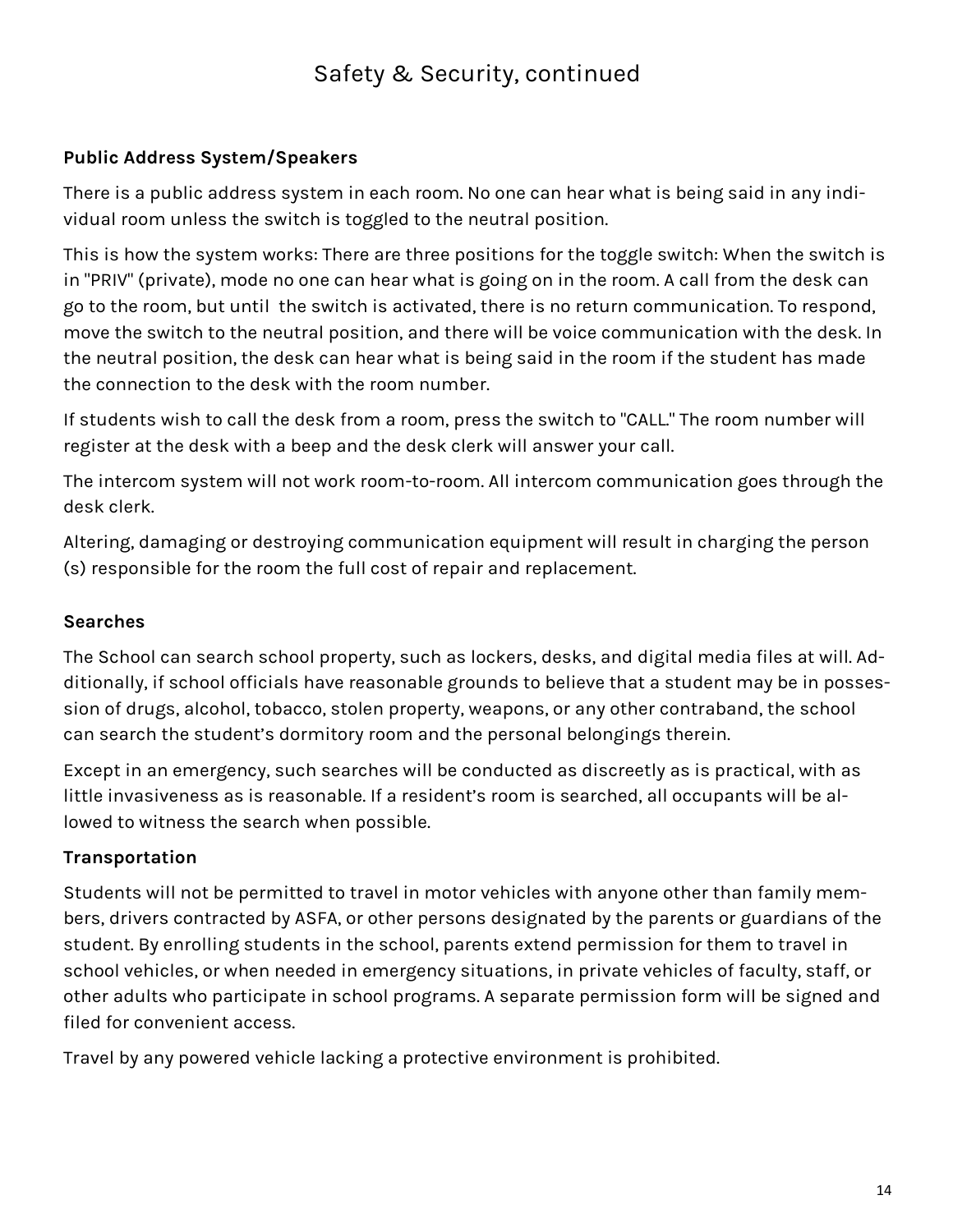# General Residential Life

#### **Meal Schedule**

Breakfast is served Monday—Friday from 7:00—7:45 a.m.

Lunch is served Monday—Friday, see school schedule for details.

Dinner is served Monday—Thursday from 5:00—6:00 p.m. (subject to change) .

There is no meal service on weekends.

Residential students are expected to attend all meals. Meals are served cafeteria style. Students are expected to clean their table and carry their dishes and trash to the designated areas.

#### **Cooking**

Microwave ovens, dorm-sized refrigerators, popcorn poppers, and other closed element cookery are permitted. Hot plates, electric skillets, deep fryers, etc. or any equipment with open heating element or open flames are not permitted. Students have access to a kitchen on the 3rd floor.

#### **Mail**

Mail can be picked up from the desk clerk on weekday afternoons. Address mail as:

Student Name Alabama School of Fine Arts 1800 Rev Abraham Woods Jr. Blvd Birmingham, AL 35203

#### **Bathrooms**

Residents are responsible for leaving bathrooms clean and presentable at all times. Personal items should be kept in resident's room.

#### **Furnishings**

Each student room is provided with the following furnishings: two beds, two bedside tables, two chairs, two desks, chest of drawers, and blinds. If there is a problem with the furniture, notify a staff member. Residents are charged for the cost of replacement for missing furniture. While students are allowed to bring additional furnishings into the room, all school issued furnishings must remain in the room during the school year. Lofts or other similar constructions are not allowed in the building. Halogen lamps are considered a fire hazard, and are not allowed.

#### **Garbage**

Residents must provide their own trashcans, and will be expected to empty them into the dumpster as needed to maintain a sanitary environment.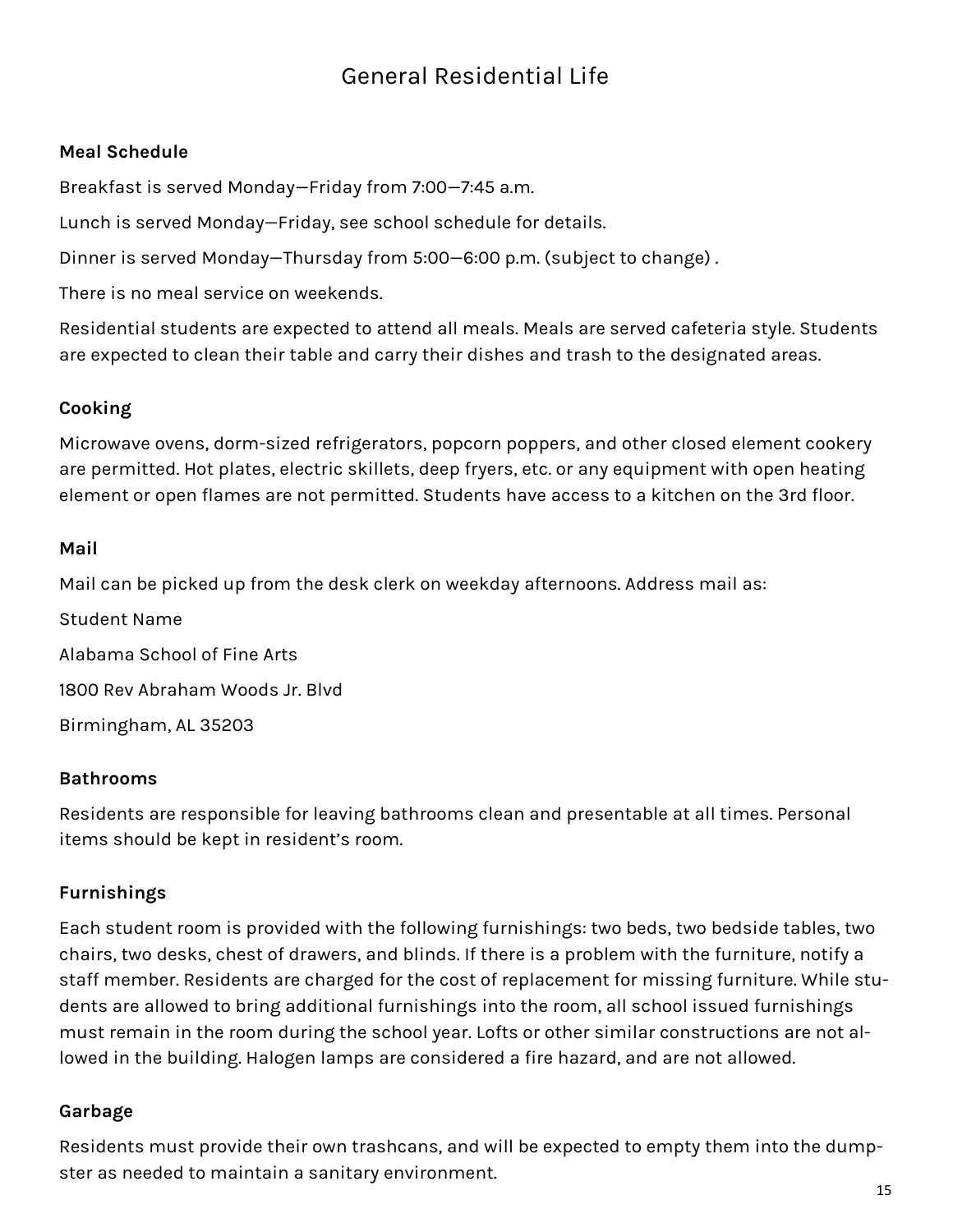# **Laundry Facilities**

Washing machines and dryers are located at the end of the hall in the restrooms. Students must promptly retrieve their laundry after using the facility. Change for washing can be obtained from the dorm store.

### **Maintenance**

Residents should promptly report maintenance requests to the Student Care Coordinator. There will be a Maintenance Request board posted in the hall.

# **Wall Hangings**

Please use the wooden strips on the walls to support anything hung on the walls. Do not use nails, screws, stickers, or sticky substances as they may permanently mar the surface and a damage fine will be imposed.

# **Private Rooms**

Private rooms are not available except under the following circumstances and when space permits:

Documentation of a physical, medical necessity

Senior privilege

With the recommendation of ASFA administration

# **Room Changes**

Room changes are a last resort measure. All parties affected must agree to a room change. In the event of a vacancy due to a student withdrawal from the dorm, rooms may be consolidated at the discretion of the Student Care Coordinator.

# **Attire**

Sleepwear is not allowed in the common areas of the dormitory floor. Shoes must be worn at all times on the first and second floors.

# **Temperature Sensors**

In each room there is a temperature sensor. Sensors cannot be adjusted in the room. They automatically respond to the temperature of the room, providing heat or air conditioning according to a preset level at the master control. Please notify the Student Care Coordinator if a temperature change is requested. Altering, damaging or destroying the temperature sensor will result in charging the person(s) responsible for the room the full cost of repair or replacement.